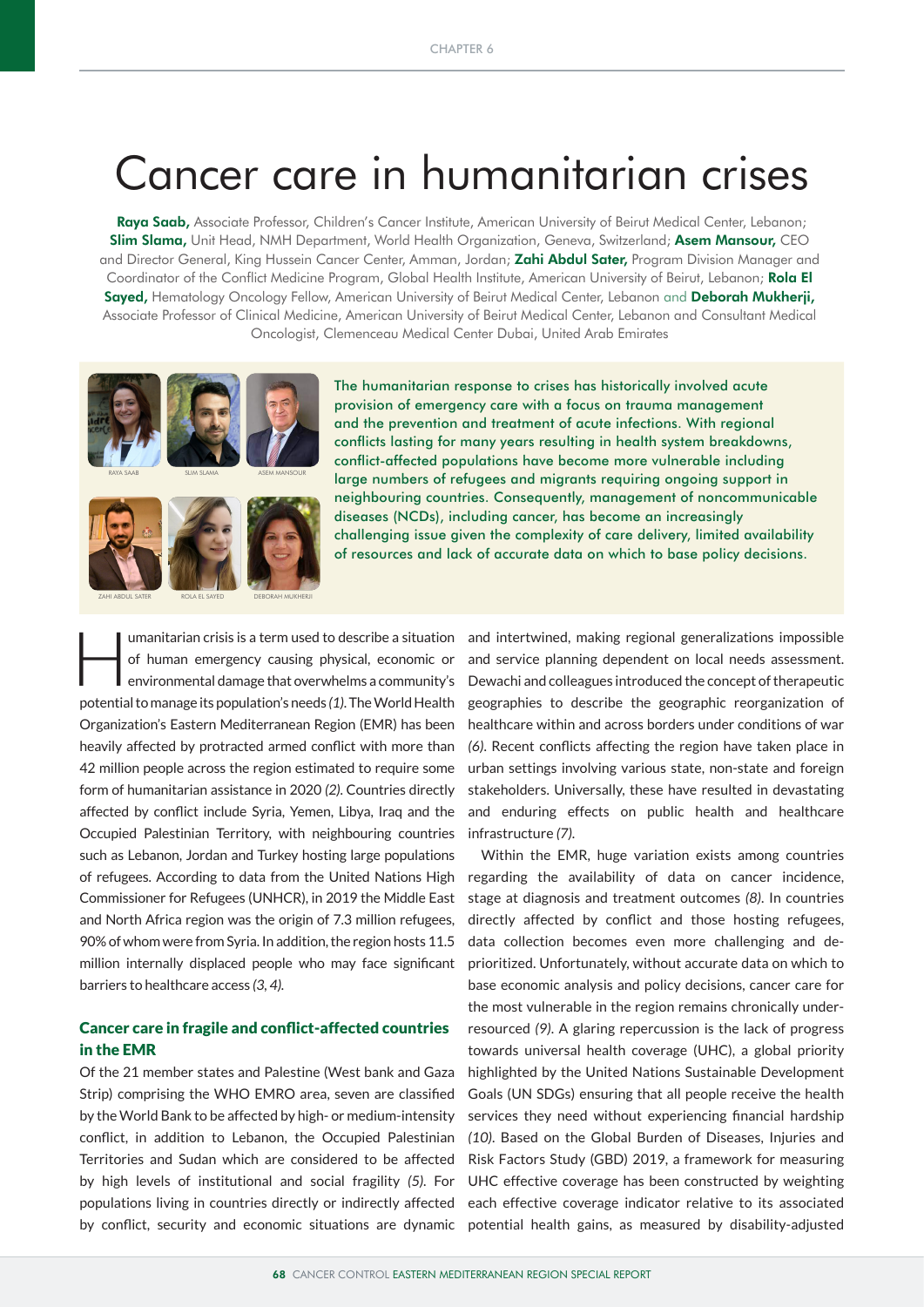| Country     | <b>World Bank</b><br>classification | <b>UHC</b> effective<br>coverage index | <b>Acute lymphoid</b><br>leukemia treatment | <b>Breast cancer</b><br>treatment | <b>Cervical cancer</b><br>treatment | <b>Uterine cancer</b><br>treatment | <b>Colorectal cancer</b><br>treatment |
|-------------|-------------------------------------|----------------------------------------|---------------------------------------------|-----------------------------------|-------------------------------------|------------------------------------|---------------------------------------|
| Afghanistan | High-intensity conflict             | 39                                     | 5                                           | 18                                | 15                                  | 18                                 |                                       |
| Libya       | High-intensity conflict             | 66                                     | 21                                          | 65                                | 57                                  | 74                                 | 47                                    |
| Somalia     | High-intensity conflict             | 24                                     |                                             | $\overline{2}$                    |                                     |                                    |                                       |
| Syria       | High-intensity conflict             | 58                                     | 29                                          | 69                                | 58                                  | 78                                 | 53                                    |
| Iraq        | Medium-intensity conflict           | 58                                     | 18                                          | 64                                | 53                                  | 74                                 | 48                                    |
| South Sudan | Medium-intensity conflict           | 42                                     | 6                                           | 9                                 | 4                                   |                                    | $\overline{4}$                        |
| Yemen       | Medium-intensity conflict           | 49                                     | $\circ$                                     | 38                                | 30                                  | 41                                 | 21                                    |
| Lebanon     | Fragile                             | 75                                     | 69                                          | 85                                | 79                                  | 91                                 | 68                                    |
| Palestine   | Fragile                             | 61                                     | 20                                          | 65                                | 52                                  | 74                                 | 49                                    |
| Sudan       | Fragile                             | 52                                     | 9                                           | 46                                | 40                                  | 47                                 | 29                                    |

life years for each location-year and population-age group in neighbouring countries have seen growing numbers of *(11).* The UHC effective coverage framework includes several indicators related to cancer care including treatment of acute lymphoid leukemia treatment, breast cancer, cervical cancer, uterine cancer and colorectal cancer which can provide some insights into the sub-optimal levels of cancer care in fragile and conflict-affected countries in the region with the caveat that cancer incidence and mortality data from these areas is based on modelled estimates rather than accurate population-based registries (Table 1).

As an inevitable consequence of regional instability, programmes for cancer prevention, diagnosis and treatment in conflict-affected areas have been severely disrupted as resources are diverted to acute healthcare needs. The challenges in providing cancer care services are compounded by damage to facilities, lack of specialized healthcare professionals and limited availability of medical equipment and therapeutics *(12, 13)*. In Gaza, which has been under conditions of protracted conflict for many years, deficiencies in cancer care services and delays in the provision of travel permits required to access treatment outside Gaza have contributed to poor survival outcomes *(14)*. A crosssectional study of physicians in Syria in 2016 reported that access to specialist physicians, cancer diagnostics and management options within both government-controlled and besieged cities was severely limited *(12).* On interviewing patients undergoing cancer treatment and their families in Sulaymaniyah, Iraq, Skelton described the challenges faced by patients struggling to obtain care while navigating security issues and fragmented healthcare access. Patients reported visits to multiple hospitals across different cities due to shifting security conditions requiring the sale of personal assets to finance treatment in a mixture of public and private clinics and difficulties obtaining medications from various sources *(15)*.

Resulting from the conflict-induced deficiencies in cancer

non-refugee patients who travel backwards and forwards across borders to seek care *(16-18)*. A study interviewing patients travelling from Iraq to Beirut, Lebanon, for cancer treatment identified high levels of financial distress with reliance on the sale of possessions, homes and vast networks to raise funds. Thematic analysis identified several drivers for travelling across borders for treatment including the exodus of Iraqi specialist doctors, destruction of hospitals or road blockages, referrals by Iraqi doctors to Lebanese hospitals, geographic proximity of Lebanon and the lack of diagnostic equipment, radiotherapy machines and reliable provision of chemotherapy in Iraq *(19).* The authors identified deficiencies in communication between healthcare providers and patients regarding cost and duration of treatment required to engage in shared decision-making and management of limited resources. It should be recognized that patients seeking selffunded cancer care across borders from conflict-affected regions represent a vulnerable war-affected population with specific needs.

The literature on the impact of armed conflict on cancer incidence and mortality is sparse, methodologically poor and often contradictory. There is a pressing need to address this relative "data poverty" and for more rigorous longitudinal and cohort studies of populations affected by conflict to inform the development of basic cancer care recommendations and post-conflict cancer control planning *(20)*.

## Cancer care for refugees and migrants

Refugees are defined and protected by international law as persons fleeing armed conflict or persecution who are not able to safely return to their country of origin; migrants are defined as persons who would continue to receive the protection of their government if they chose to return to their country of origin *(21).* The scale and complexity of recent conflict within the EMR has resulted in unprecedented levels care services in many parts of the EMR, oncology centres of forced displacement and successive waves of refugees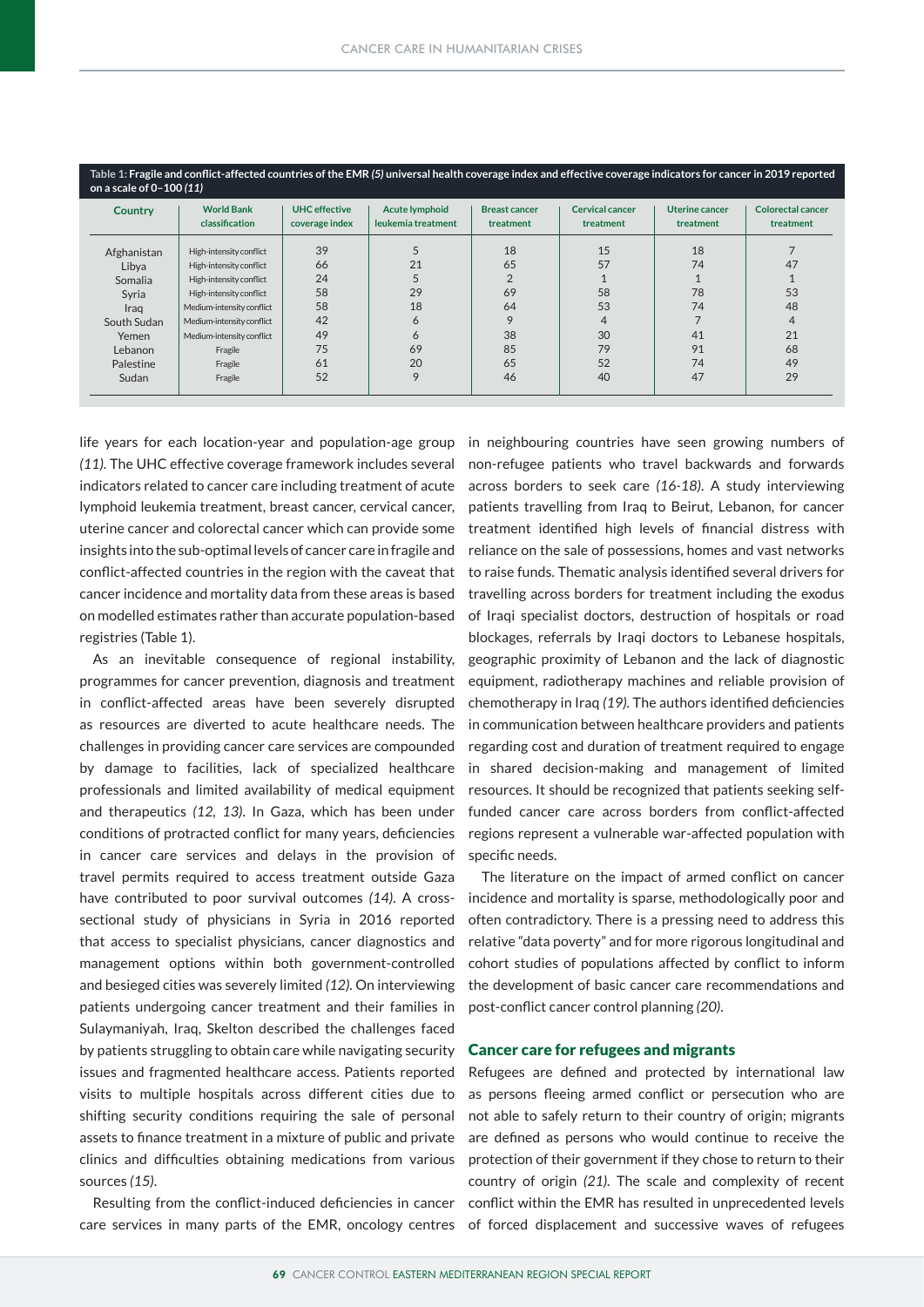crossing borders. At the end of 2019, Syrians continued to be the largest forcibly displaced population worldwide with the majority of refugees hosted in Turkey (3.6 million). Lebanon and Jordan have also hosted large numbers of refugees with Lebanon, Jordan and Turkey ranking second, fourth and fifth, respectively, when comparing the number of refugees they host in relation to the population size globally. In Lebanon, one in seven of the current population are refugees, putting a huge strain on an already fragile healthcare system *(3, 22)*. Also within the EMR, Pakistan hosts 1.4 million refugees from neighbouring Afghanistan *(3)*.

As the burden of NCDs grows among displaced populations who are in need of long-term healthcare provision and preventative services, management of the protracted humanitarian crises in the region has become increasingly complex and costly *(23)*. Each host country has developed a different strategy depending on local resources. In Jordan and Lebanon, the UNHCR co-ordinates various healthcare providers from both public and private sectors with the assistance of nongovernmental organizations (NGOs). In Turkey, services are covered by the Governmental Disaster and Emergency Management Presidency (AFAD) *(22)*.

Cancer care in particular poses huge financial and ethical challenges for policy makers. More than 98% of Syrian refugees live outside of camp settings and have been displaced for more than 5 years. Despite the fact that only 2% of this population are above 60, programmes that can reduce cancer risk factors and screen for early detection of disease can save lives and resources *(3, 24).* Abdul-Khalek and colleagues recently published the first population-based modelling study estimating the direct costs of cancer care among Syrian refugee populations residing in Jordan, Lebanon and Turkey. Total cancer care costs for all 4.74 million Syrian refugees hosted in these countries in 2017 was estimated to be €140.23 million using the cost per capita approach, €79.02 million using the age-standardized incidence approach and €33.68 million using the crude incidence approach. Taking the lowest estimated cost and country population and Gross Domestic Product (GDP) and model predictors, the financial burden of cancer care was highest for Turkey (€25.18 million), followed by Lebanon (€6.4 million) and Jordan (€2.09 million) *(25)*.

Accurate data on the incidence of cancer in refugee populations is sparse, however, a report from Turkey, where treatment for Syrian refugees is provided by public hospitals, showed that between 2012 and 2015, 38,243 cancer cases were recorded. With the mean age of the population diagnosed with cancer 43 years, the most commonly diagnosed cancers were breast cancer (28.21%), lymphoid leukemia (8.11%) and colon cancer (6.57%) *(26)*. In Jordan, using age- and sex-specific population-based incidence rates, it has been estimated that

over 850 Syrians are diagnosed with cancer annually, with the most common cancers diagnosed being breast, colorectal and lung cancer *(27)*. While cancer care for Syrian refugees in Jordan was initially subsidized to the same level as insured nationals, this changed in 2014 due to increasing strain on the healthcare system *(28)*. Currently in both Jordan and Lebanon, refugees registered with the UNHCR with complex healthcare needs including cancer treatment are referred to an Exceptional Care Committee (ECC) to decide on treatment funding on a case-by-case basis. Due to funding restrictions, treatment of advanced malignancy is rarely covered. Of the 289 applications for cancer treatment reviewed by the UNHCR ECC in Jordan between 2016 and 2017, only 40% of these were approved and funded; in Lebanon between 2015 and 2017, 357 applications were received of which 79% were approved *(24)*.

With the available data on the expected cancer incidence rates in the refugee population, it is evident that a large proportion of patients are not accessing the treatment they need. In Jordan the King Hussein Cancer Foundation has been able to assist a growing number of adults and children to receive care at the King Hussein Cancer Center however innovative funding solutions and investment in broader regional health system strengthening will be required to improve equitable access to cancer care for both refugees and host populations *(9, 27)*. Investing in community-based measures to increase awareness, address cancer risk factors and promote early detection of common malignancies such as breast cancer has the potential to improve outcomes and decrease treatment costs *(29-31)*.

Unlike adult cancer diagnosis and treatment, paediatric cancer care is generally focused in regional referral centres which may have access to additional funding from both governments and NGOs. The American University of Beirut Medical Center and the Children's Cancer Centre of Lebanon Foundation, in partnership with St Jude Children's Research Hospital and the American Lebanese Syrian Associated Charities, have established three successive funding programmes to treat displaced children with cancer in Lebanon. Through these programmes, 575 children were evaluated between 2011 and 2017, and 311 received direct support demonstrating the importance of a coordinated approach to priority-setting and management, and highlighting the remaining gap in addressing the needs of almost half of the patients with newly diagnosed cancer, and patients with relapsed disease *(32)*. It has been estimated that between 60 and 100 children are diagnosed with cancer each year in the Syrian refugee population in Turkey. Governmental healthcare coverage, communication difficulties, poor adherence to hygiene measures and delays in access to outpatient